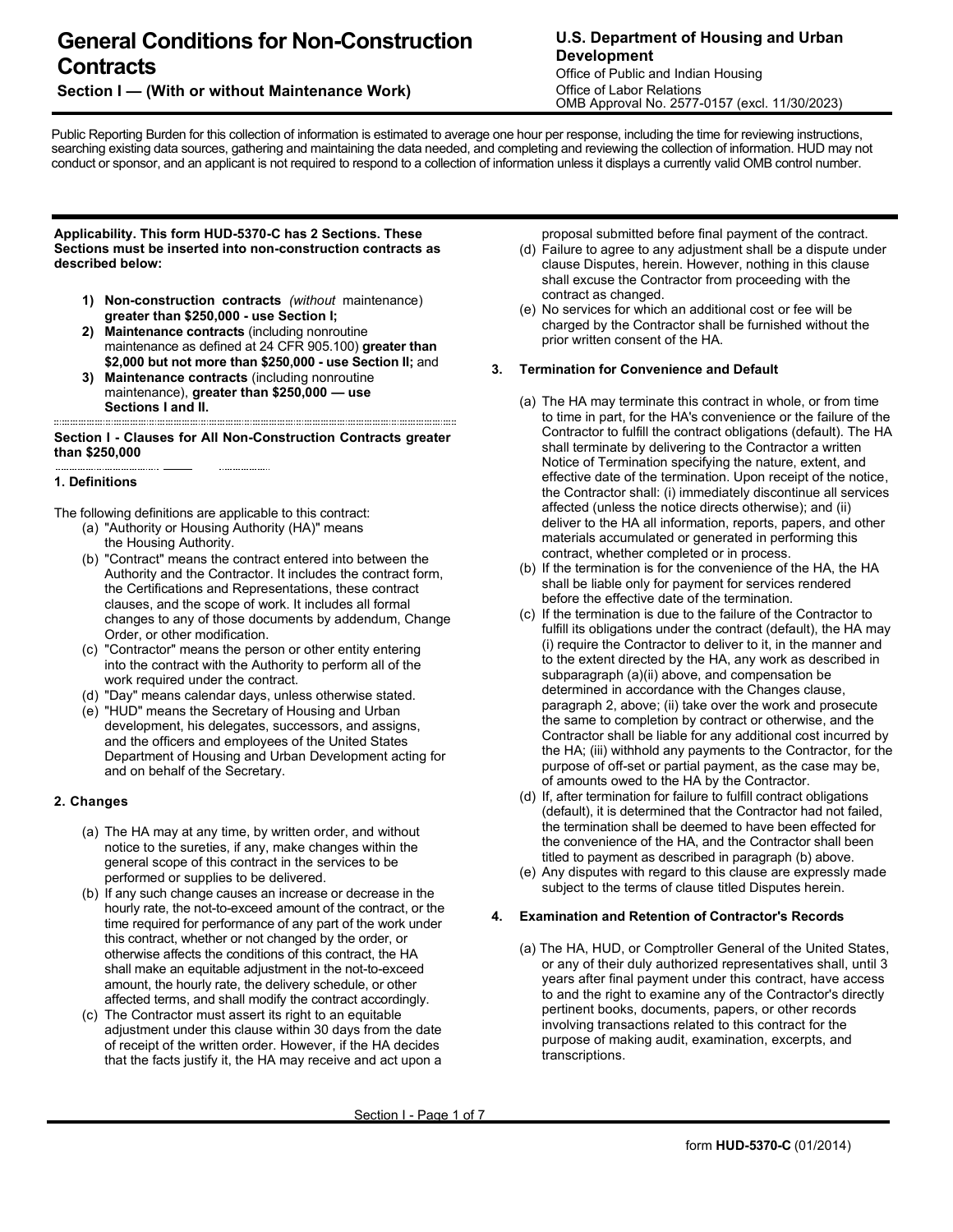- (b) The Contractor agrees to include in first-tier subcontracts under this contract a clause substantially the same as paragraph (a) above. "Subcontract," as used in this clause, excludes purchase orders not exceeding \$10,000.
- (c) The periods of access and examination in paragraphs (a) and (b) above for records relating to:
	- (i) appeals under the clause titled Disputes;
	- (ii) litigation or settlement of claims arising from
	- the performance of this contract; or,

(iii) costs and expenses of this contract to which the HA, HUD, or Comptroller General or any of their duly authorized representatives has taken exception shall continue until disposition of such appeals, litigation, claims, or exceptions.

# **5. Rights in Data (Ownership and Proprietary Interest)**

The HA shall have exclusive ownership of, all proprietary interest in, and the right to full and exclusive possession of all information, materials and documents discovered or produced by Contractor pursuant to the terms of this Contract, including but not limited to reports, memoranda or letters concerning the research and reporting tasks of this Contract.

# **6. Energy Efficiency**

The contractor shall comply with all mandatory standards and policies relating to energy efficiency which are contained in the energy conservation plan issued in compliance with the Energy Policy and Conservation Act (Pub.L. 94-163) for the State in which the work under this contract is performed.

# **7. Disputes**

- (a) All disputes arising under or relating to this contract, *except for disputes arising under clauses contained in Section 111, Labor Standards Provisions,* including any claims for damages for the alleged breach there of which are not disposed of by agreement, shall be resolved under this clause.
- (b) All claims by the Contractor shall be made in writing and submitted to the HA. A claim by the HA against the Contractor shall be subject to a written decision by the HA.
- (c) The HA shall, with reasonable promptness, but in no event in no more than 60 days, render a decision concerning any claim hereunder. Unless the Contractor, within 30 days after receipt of the HA's decision, shall notify the HA in writing that it takes exception to such decision, the decision shall be final and conclusive.
- (d) Provided the Contractor has (i) given the notice within the time stated in paragraph (c) above, and (ii) excepted its claim relating to such decision from the final release, and (iii) brought suit against the HA not later than one year after receipt of final payment, or if final payment has not been made, not later than one year after the Contractor has had a reasonable time to respond to a written request by the HA that it submit a final voucher and release, whichever is earlier, then the HA's decision shall not be final or conclusive, but the dispute shall be determined on the merits by a court of competent jurisdiction.
- (e) The Contractor shall proceed diligently with performance of this contract, pending final resolution of any request for relief, claim, appeal, or action arising under the contract, and comply with any decision of the HA.

#### **8. Contract Termination; Debarment**

A breach of these Contract clauses may be grounds for termination of the Contract and for debarment or denial of participation in HUD programs as a Contractor and a subcontractor as provided in 24 CFR Part 24.

### **9. Assignment of Contract**

The Contractor shall not assign or transfer any interest in this contract; except that claims for monies due or to become due from the HA under the contract may be assigned to a bank, trust company, or other financial institution. If the Contractor is a partnership, this contract shall inure to the benefit of the surviving or remaining member(s) of such partnership approved by the HA.

#### **10. Certificate and Release**

Prior to final payment under this contract, or prior to settlement upon termination of this contract, and as a condition precedent thereto, the Contractor shall execute and deliver to the HA a certificate and release, in a form acceptable to the HA, of all claims against the HA by the Contractor under and by virtue of this contract, other than such claims, if any, as may be specifically excepted by the Contractor in stated amounts set forth therein.

#### **11. Organizational Conflicts of Interest**

- (a) The Contractor warrants that to the best of its knowledge and belief and except as otherwise disclosed, it does not have any organizational conflict of interest which is defined as a situation in which the nature of work under this contract and a contractor's organizational, financial, contractual or other interests are such that:
	- (i) Award of the contract may result in an unfair competitive advantage; or
	- ( ) The Contractor's objectivity in performing the contract work may be impaired.
- (b) The Contractor agrees that if after award it discovers an organizational conflict of interest with respect to this contract or any task/delivery order under the contract, he or she shall make an immediate and full disclosure in writing to the Contracting Officer which shall include a description of the action which the Contractor has taken or intends to take to eliminate or neutralize the conflict. The HA may, however, terminate the contract or task/delivery order for the convenience of the HA if it would be in the best interest of the HA.
- (c) In the event the Contractor was aware of an organizational conflict of interest before the award of this contract and intentionally did not disclose the conflict to the Contracting Officer, the HA may terminate the contract for default.
- (d) The terms of this clause shall be included in all subcontracts and consulting agreements wherein the work to be performed is similar to the service provided by the prime Contractor. The Contractor shall include in such subcontracts and consulting agreements any necessary provisions to eliminate or neutralize conflicts of interest.

#### **12. Inspection and Acceptance**

(a) The HA has the right to review, require correction, if necessary, and accept the work products produced by the Contractor. Such review(s) shall be carried out within 30 days so as to not impede the work of the Contractor. Any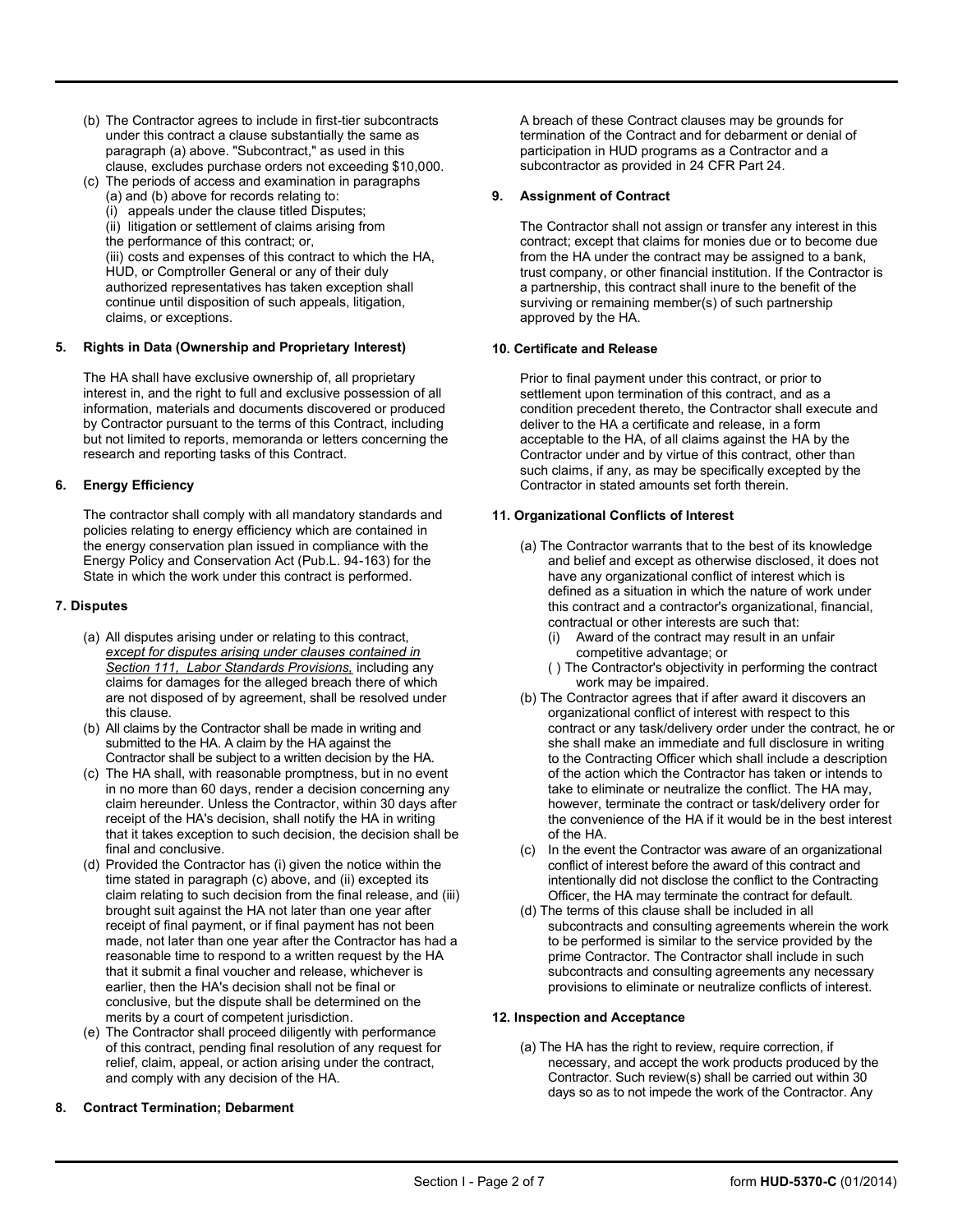product of work shall be deemed accepted as submitted if the HA does not issue written comments and/or required corrections within 30 days from the date of receipt of such product from the Contractor.

- (b) The Contractor shall make any required corrections promptly at no additional charge and return a revised copy of the product to the HA within 7 days of notification or a later date if extended by the HA.
- (c) Failure by the Contractor to proceed with reasonable promptness to make necessary corrections shall be a default. If the Contractor's submission of corrected work remains unacceptable, the HA may terminate this contract (or the task order involved) or reduce the contract price or cost to reflect the reduced value of services received.

#### **13. Interest of Members of Congress**

No member of or delegate to the Congress of the United States of America or Resident Commissioner shall be admitted to any share or part of this contract or to any benefit to arise there from, but this provision shall not be construed to extend to this contract if made with a corporation for its general benefit.

#### **14. Interest of Members, Officers, or Employees and Former Members, Officers, or Employees**

No member, officer, or employee of the HA, no member of the governing body of the locality in which the project is situated, no member of the governing body in which the HA was activated, and no other pubic official of such locality or localities who exercises any functions or responsibilities with respect to the project, shall, during his or her tenure, or for one year thereafter, have any interest, direct or indirect, in this contract or the proceeds thereof.

#### **15. Limitation on Payments to Influence Certain Federal Transactions**

(a) Definitions. As used in this clause:

'Agency", as defined in 5 U.S.C. 552(f), includes Federal executive departments and agencies as well as independent regulatory commissions and Government corporations, as defined in 31 U.S.C. 9101(1).

"Covered Federal Action" means any of the following Federal actions:

- (i) The awarding of any Federal contract;
- (ii) The making of any Federal grant;
- (iii) The making of any Federal loan;
- (iv) The entering into of any cooperative agreement; and,
- (v) The extension, continuation, renewal, amendment, or modification of any Federal contract, grant, loan, or cooperative agreement.

Covered Federal action does not include receiving from an agency a commitment providing for the United States to insure or guarantee a loan.

"Indian tribe" and "tribal organization" have the meaning provided in section 4 of the Indian Self-Determination and Education Assistance Act (25 U.S.C. 450B). Alaskan Natives are included under the definitions of Indian tribes in that Act.

"Influencing or attempting to influence" means making, with the intent to influence, any communication to or appearance before an officer or employee of any agency, a Member of Congress, an officer or employee of Congress, or an employee of a Member of Congress in connection with any covered Federal action.

"Local government" means a unit of government in a State and, if chartered, established, or otherwise recognized by a State for the performance of a governmental duty, including a local public authority, a special district, an intrastate district, a council of governments, a sponsor group representative organization, and any other instrumentality of a local government

"Officer or employee of an agency' includes the following individuals who are employed by an agency:

- (i) An individual who is appointed to a position in the Government under title 5, U.S.C., including a position under a temporary appointment;
- (ii)A member of the uniformed services as defined in section 202, title 18, U.S.C.;
- (iii) A special Government employee as defined in section 202, title 18, U.S.C.; and,
- (iv) An individual who is a member of a Federal advisory committee, as defined by the Federal Advisory Committee Act, title 5, appendix 2.

"Person" means an individual, corporation, company, association, authority, firm, partnership, society, State, and local government, regardless of whether such entity is operated for profit or not for profit. This term excludes an Indian tribe, tribal organization, or other Indian organization with respect to expenditures specifically permitted by other Federal law.

"Recipient" includes all contractors, subcontractors at any tier, and subgrantees at any tier of the recipient of funds received in connection with a Federal contract, grant, loan, or cooperative agreement. The term excludes an Indian tribe, tribal organization, or any other Indian organization with respect to expenditures specifically permitted by other Federal law.

"Regularly employed means, with respect to an officer or employee of a person requesting or receiving a Federal contract, grant, loan, or cooperative agreement, an officer or employee who is employed by such person for at least 130 working days within one year immediately preceding the date of the submission that initiates agency consideration of such person for receipt of such contract, grant, loan, or cooperative agreement. An officer or employee who is employed by such person for less than 130 working days within one year immediately preceding the date of submission that initiates agency consideration of such person shall be considered to be regularly employed as soon as he or she is employed by such person for 130 working days.

"State" means a State of the United States, the District of Columbia, the Commonwealth of Puerto Rico, a territory or possession of the United States, an agency or instrumentality of a State, and a multi-State, regional, or interstate entity having governmental duties and powers. (b) Prohibition.

(i) Section 1352 of title 31, U.S.C. provides in part that no

appropriated funds may be expended by the recipient of a Federal contract, grant, loan, or cooperative agreement to pay any person for influencing or attempting to influence an officer or employee of any agency, a Member of Congress, an officer or employee of Congress, or an employee of a Member of Congress in connection with any of the following covered Federal actions: the awarding of any Federal contract, the making of any Federal grant, the making of any Federal loan, the entering into of any cooperative agreement, and the extension,

continuation, renewal, amendment, or modification of any Federal contract, grant, loan, or cooperative agreement.

(v)The prohibition does not apply as follows: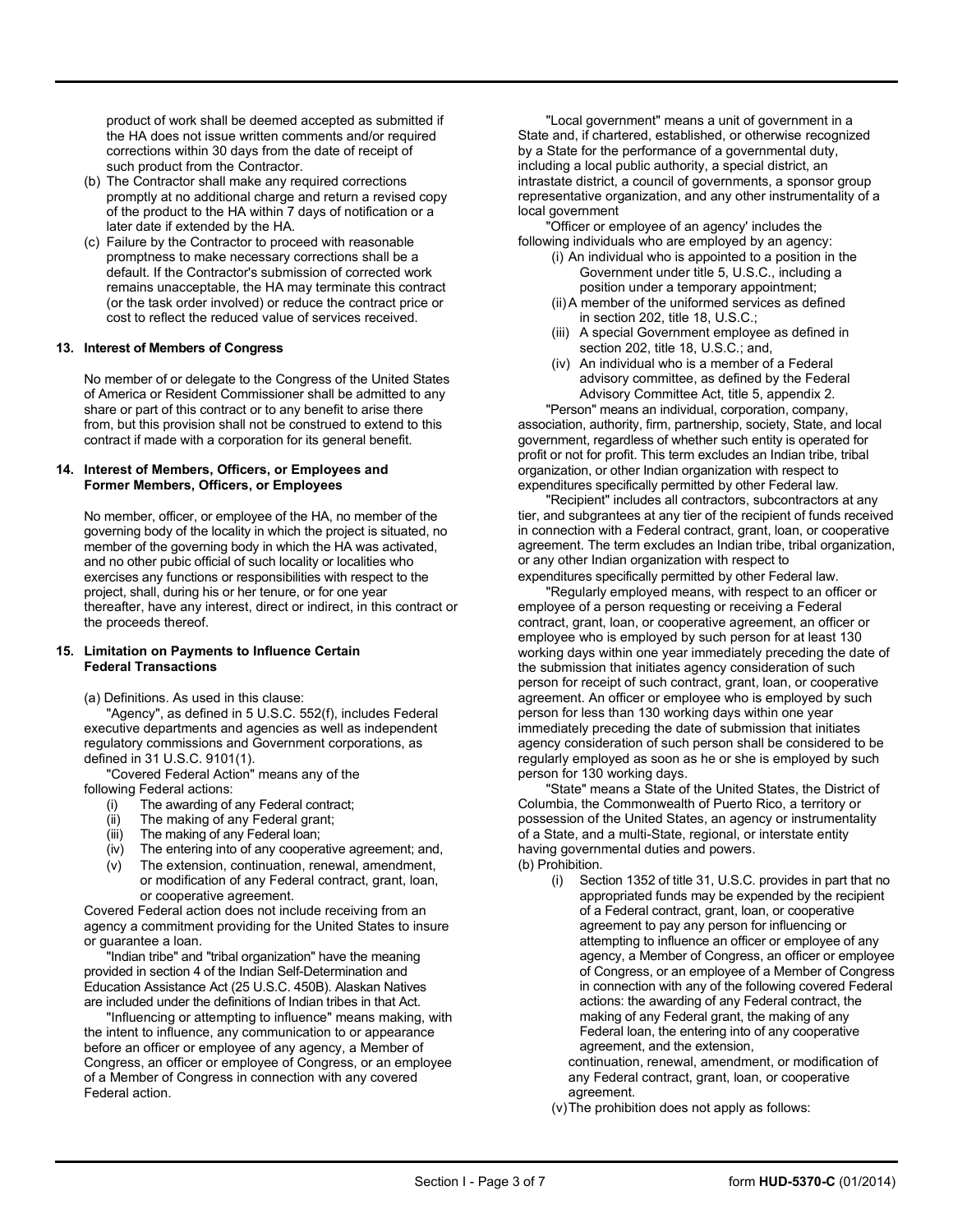(1) Agency and legislative liaison by Own Employees.

> (a) The prohibition on the use of appropriated funds, in paragraph (i) of this section, does not apply in the case of a payment of reasonable compensation made to an officer or employee of a person requesting or receiving a Federal contract, grant, loan, or cooperative agreement, if the payment is for agency and legislative activities not directly related to a covered Federal action.

> (b) For purposes of paragraph (b)(i)(1)(a) of this clause, providing any information specifically requested by an agency or Congress is permitted at any time.

(c) The following agency and legislative liaison activities are permitted at any time only where they are not related to a specific solicitation for any covered Federal action:

(1) Discussing with an agency (including individual demonstrations) the qualities and characteristics of the person's products or services, conditions or terms of sale, and service capabilities; and,

(2) Technical discussions and other activities regarding the application or adaptation of the person's products or services for an agency's use.

(d) The following agency and legislative liaison activities are permitted where they are prior to formal solicitation of any covered Federal action:

(1) Providing any information not specifically requested but necessary for an agency to make an informed decision about initiation of a covered Federal action;

(2) Technical discussions regarding the preparation of an unsolicited proposal prior to its official submission; and

(3) Capability presentations by persons seeking awards from an agency pursuant to the provisions of the Small Business Act, as amended by Public Law 95-507 and other subsequent amendments.

(e) Only those activities expressly authorized by subdivision (b)(ii)(1)(a) of this clause are permitted under this clause.

(2) Professional and technical services.

- (a) The prohibition on the use of appropriated funds, in subparagraph (b)(i) of this clause, does not apply in the case of-
	- (i) A payment of reasonable compensation made to an officer or employee of a person requesting or receiving a covered Federal action or an extension, continuation, renewal, amendment, or modification of a covered Federal action, if payment is for professional or technical services rendered directly in the preparation, submission, or negotiation of any bid, proposal, or application for that Federal action or for meeting requirements imposed by or pursuant to law as a condition for receiving that Federal action.
	- (i) Any reasonable payment to a person, other than an officer or employee of a

person requesting or receiving a covered Federal action or an extension, continuation, renewal, amendment, or modification of a covered Federal action if the payment is for professional or technical services rendered directly in the preparation, submission, or negotiation of any bid, proposal, or application for that Federal action or for meeting requirements imposed by or pursuant to law as a condition for receiving that Federal action. Persons other than officers or employees of a person requesting or receiving a covered Federal action include consultants and trade associations.

- (b) For purposes of subdivision  $(b)(ii)(2)(a)$  of clause, "professional and technical services" shall be limited to advice and analysis directly applying any professional or technical discipline.
- (c) Requirements imposed by or pursuant to law as a condition for receiving a covered Federal award include those required by law or regulation, or reasonably expected to be required by law or regulation, and any other requirements in the actual award documents.
- (d) Only those services expressly authorized by subdivisions (b)(ii)(2)(a)(i) and (ii) of this section are permitted under this clause.
- (iii) Selling activities by independent sales representatives.
- (c) The prohibition on the use of appropriated funds, in subparagraph (b)(i) of this clause, does not apply to the following selling activities before an agency by independent sales representatives, provided such activities are prior to formal solicitation by an agency and are specifically limited to the merits of the matter:
	- (i) Discussing with an agency (including individual demonstration) the qualities and characteristics of the person's products or services, conditions or terms of sale, and service capabilities; and
	- (ii)Technical discussions and other activities regarding the application or adaptation of the person's products or services for an agency's use.
- (d) Agreement. In accepting any contract, grant, cooperative agreement, or loan resulting from this solicitation, the person submitting the offer agrees not to make any payment prohibited by this clause.
- (e) Penalties. Any person who makes an expenditure prohibited under paragraph (b) of this clause shall be subject to civil penalties as provided for by 31 U.S.C. 1352. An imposition of a civil penalty does not prevent the Government from seeking any other remedy that may be applicable.
- (f) Cost Allowability. Nothing in this clause is to be interpreted to make allowable or reasonable any costs which would be unallowable or unreasonable in accordance with Part 31 of the Federal Acquisition Regulation (FAR), or OMB Circulars dealing with cost allowability for recipients of assistance agreements. Conversely, costs made specifically unallowable by the requirements in this clause will not be made allowable under any of the provisions of FAR Part 31 or the relevant OMB Circulars.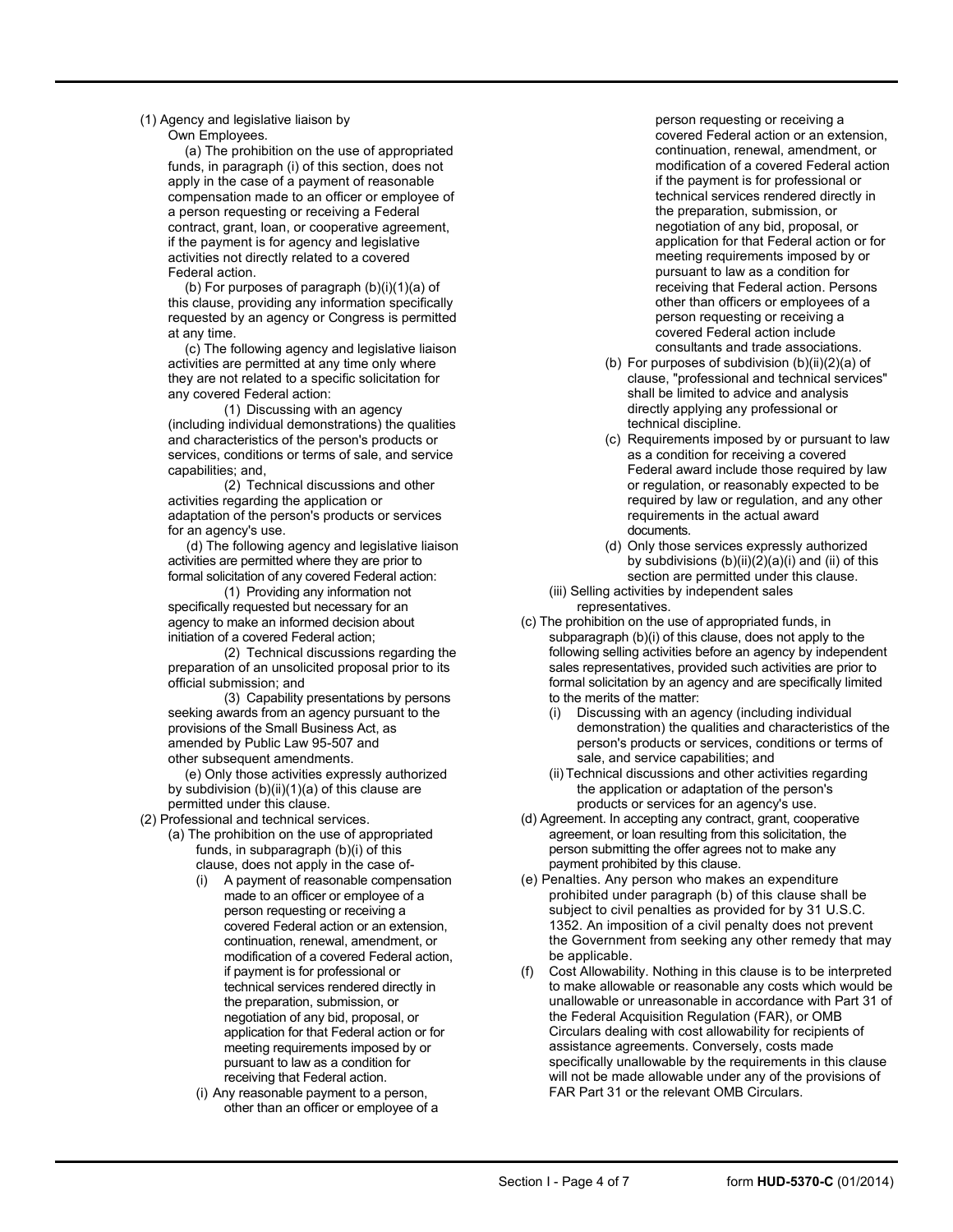#### **16. Equal Employment Opportunity**

During the performance of this contract, the

Contractor/Seller agrees as follows:

(a)The [contractor/seller] will not discriminate against any emplo yee or applicant for employment because of race, color, religion, sex, sexual orientation, gender identity, disability, or national origin. The

[contractor/seller] will take affirmative action to ensure that appli cants are employed, and that employees are treated during employm ent, without regard to their race, color, religion, sex, sexual orientation, gender identity, disability, or national origin. Such action shall in dude, but not be limited to the following: Employment, upgrading, demotion, or transfer, recruitment or recruitment advertising; layoff or termination; rates of pay or other forms of compensation; and selection for training, including apprenticeship. The [contractor/seller] agrees to post in conspicuous places, available to employees and applicants for employment, notices to be provided by the contracting officer setting forth the provisions of this nondiscrimination clause.

(b)The [contractor/seller] will, in all solicitations or advertisement s for employees placed by or on behalf of the [contractor/seller], state that all qualified applicants will receive consideration for employ ment without regard to race, color, religion, sex, sexual orientation, gender identity, disability, or national origin.

(c)The [contractor/seller] will not discharge or in any other manner discriminate against any employee or applicant for employment because such employee or applicant has inquired about, discussed, or disclosed the compensation of the employee or applicant or another employee or applicant. This provision shall not apply to instance s in which an employee who has access to the compensation inform ation of other employees or applicants as a part of such employee's essential job functions discloses the compensation of such other em ployees or applicants to individuals who do not otherwise have acces s to such information, unless such disclosure is in response to a form al complaint or charge, in furtherance of an investigation, proceeding, hearing, or action, including an investigation conducted by the emplo yer, or is consistent with the [contractor/seller]'s legal duty to furnish information.

(d)The [contractor/seller] will send to each labor union or representat ive of workers with which it has a collective bargaining agreement or oth er contract or understanding, a notice to be provided by the agency contr acting officer, advising the labor union or workers' representative of the [contractor/seller] 's commitments under section 202 of Executive Order 11246 of September 24, 1965, and shall post copies of the notice in cons picuous places available to employees and applicants for employment.

(e)The [contractor/seller] will comply with all provisions of Executive Order 11246 of September 24, 1965, and of the rules, regulations, and relevant orders of the Secretary of Labor.

f)The [contractor/seller] will furnish all information and reports re quired by Executive Order 11246 of September 24, 1965, and by the rules, regulations, and orders of the Secretary of Labor, or pursuant thereto, and will permit access to his books, records, and accounts by the contracting agency and the Secretary of Labor for purposes of investigation to ascertain compliance with such rules, regulations, and orders.

(g)In the event of the [contractor/seller]'s non-compliance with the nondiscrimination clauses of this contract or with any of such rule s, regulations, or orders, this contract may be canceled, terminated or suspended in whole or in part and the [contractor/seller] may be declared ineligible for further Government contracts in accordance with procedures authorized in Executive Order 11246 of September 24, 1965, and such other sanctions may be imposed and remedies in yoked as provided in Executive Order 11246 of September 24, 1965, or by rule, regulation, or order of the Secretary of Labor, or as otherwise provided by law.

(g)In the event of the [contractor/seller]'s non-compliance with the nondiscrimination clauses of this contract or with any of such rules, regulations, or orders, this contract may be canceled, terminated or suspended in whole or in part and the [contractor/seller] may be declared ineligible for further Government contracts in acc ordance with procedures authorized in Executive Order 11246 of September 24, 1965, and such other sanctions may be imposed and remedies invoked as provided in Executive Order 11246 of September 24, 1965, or by rule, regulation, or order of the Secretary of Labor, or as otherwise provided by law. (h) The [contractor/seller] will include the provisions of paragraphs (a) through (h) in every subcontract or purchase order unless exe mpted by rules, regulations, or orders of the Secretary of Labor issued pursuant to section 204 of Executive Order 11246 of September 24, 1965, so that such provisions will be binding upon each sub[contractor/seller] or vendor. The [contractor/seller] will take such action with respect to any subcontract or purchase order as may be directed by the Secretary of Labor as a means of enforcing such provisions including sanctions for noncompliance: Provided, however, that in the event the [contractor/seller] becomes involved in, or is threatened with, litigation with a subcontractor or vendor as a result of such direction, the [contractor/ seller] may request the United States to enter into such litigation to protect the interests of the United States.

#### **17. Equal Opportunity for Workers with Disabilities**

1.The [contractor/seller] will not discriminate against any e mployee or applicant for employment because of physical or mental disability in regard to any position for which the employee or applican t for employment is qualified. The [contractor/seller] agrees to take aff irmative action to employ and advance in employment individuals wit h disabilities, and to treat qualified individuals without discrimination o n the basis of their physical or mental disability in all employment pra ctices, including the following:

i.Recruitment, advertising, and job application procedures;

ii.Hiring, upgrading, promotion, award of tenure, demotion, transfer, layoff, termination, right of return from layoff and rehiring;

iii.Rates of pay or any other form of compensation and chan ges in compensation;

iv.Job assignments, job classifications, organizational struct ures, position descriptions, lines of progression, and seniority lists;

v.Leaves of absence, sick leave, or any other leave;

vi.Fringe benefits available by virtue of employment, whether or not administered by the [contractor/seller];

vii.Selection and financial support for training, including app renticeship, professional meetings, conferences, and other related activities, and selection for leaves of absence to pursue training;

viii.Activities sponsored by the [contractor/seller] including social or recreational programs; and

ix.Any other term, condition, or privilege of employment.

2.The [contractor/seller] agrees to comply with the rules, regulations, and relevant orders of the Secretary of Labor issued pursuant to the act.

3.In the event of the [contractor/seller] noncompliance with the requirements of this clause, actions for noncompliance may be taken in accordance with the rules, regulations, and relevant orders of the Secretary of Labor issued pursuant to the act.

4.The [contractor/seller] agrees to post in conspicuous places, available to employees and applicants for employment, notices in a form to be prescribed by the Director, Office of Federal Contract Compliance Programs, provided by or through the contracting officer. Such notices shall state the rights of applicants and employees as well as the [contractor/seller] 's obligation under the law to take affirmative action to employ and advance in employment qualified employees and applicants with disabilities.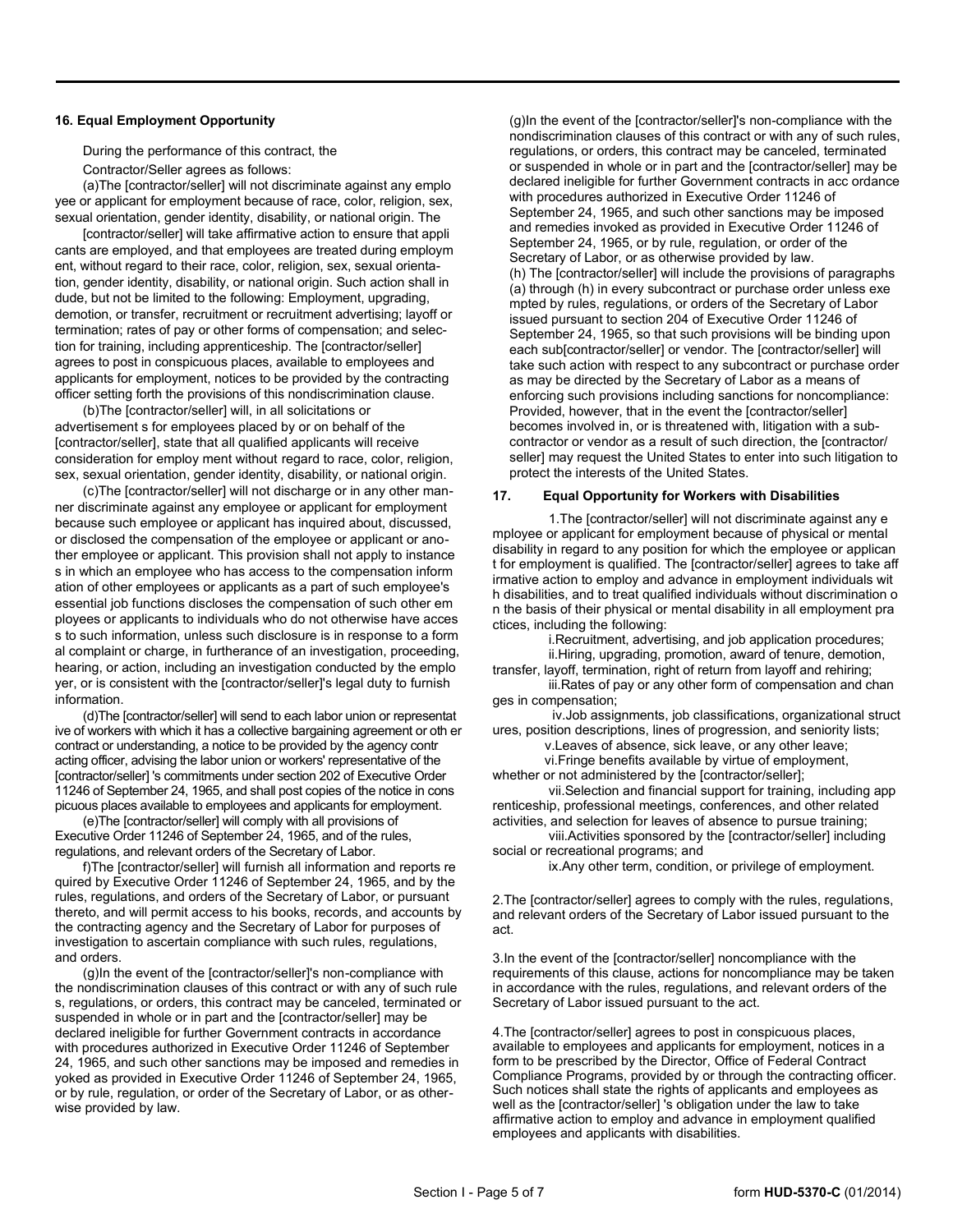The [contractor/seller] must ensure that applicants or employees with disabilities are provided the notice in a form that is accessible and understandable to the individual applicant or employee (e.g., providing Brail or large print versions of the notice, or posting a copy of the notice at a lower height for easy viewing by a person using a wheelchair). With respect to employees who do not work at a physical location of the [contractor/seller] , a [contractor/seller] will satisfy its posting obligations by posting such notices in an electronic format, provided that the [contractor/seller] provides computers, or access to computers, that can access the electronic posting to such employees, or the [contractor/seller] has actual know ledge that such employees otherwise are able to access the electronically posted notices. Electronic notices for employees must be post ed in a conspicuous location and format on the company's intranet or sent by electronic mail to employees. An electronic posting must be used by the [contractor/seller] to notify job applicants of their rights if the [contractor/seller] utilizes an electronic application process. Such electronic applicant notice must be conspicuously stored with, or as part of, the electronic application.

5.The [contractor/seller] will notify each labor organization or representative of workers with which it has a collective bargaining agreement or other contract understanding, that the [contractor/ seller] is bound by the terms of section 503 of the Rehabilitation Act of 1973, as amended, and is committed to take affirmative action to employ and advance in employment, and shall not discriminate against, individuals with physical or mental disabilities.

6.The [contractor/seller] will include the provisions of this clause in every subcontract or purchase order in excess of \$ 10,000, unless exempted by the rules, regulations, or orders of the Secretary issued pursuant to section 503 of the act, as amended, so that such provisions will be binding upon each subcontractor or vendor. The contractor will take such action with respect to any subcontract or purchase order as the Director, Office of Federal Contract Compliance Programs may direct to enforce such provisions, including action for noncompliance.

7.The [contractor/seller] must, in all solicitations or advertisements for employees placed by or on behalf of the [contractor/seller], state that all qualified applicants will receive consideration for employment and will not be discriminated against on the basis of disability.

#### **18. Dissemination or Disclosure of Information**

No information or material shall be disseminated or disclosed to the general public, the news media, or any person or organization without prior express written approval by the HA.

#### **19. Contractor's Status**

It is understood that the Contractor is an independent contractor and is not to be considered an employee of the HA, or assume any right, privilege or duties of an employee, and shall save harmless the HA and its employees from claims suits, actions and costs of every description resulting from the Contractor's activities on behalf of the HA in connection with this Agreement.

#### **20. Other Contractors**

HA may undertake or award other contracts for additional work at or near the site(s) of the work under this contract. The contractor shall fully cooperate with the other contractors and with HA and HUD employees and shall carefully adapt scheduling and performing the work under this contract to accommodate the additional work, heeding any direction that may be provided by the Contracting Officer. The contractor shall not commit or permit any act that will interfere with the performance of work by any other contractor or HA employee.

#### **21. Liens**

The Contractor is prohibited from placing a lien on HA's property. This prohibition shall apply to all subcontractors.

#### **22. Training and Employment Opportunities for Residents in the Project Area** (Section 3, HUD Act of 1968; 24 CFR 135)

- (a) The work to be performed under this contract is subject to the requirements of section 3 of the Housing and Urban Development Act of 1968, as amended, 12 U.S.C. 1701u (section 3). The purpose of section 3 is to ensure that employment and other economic opportunities generated by HUD assistance or HUD-assisted projects covered by section 3, shall, to the greatest extent feasible, be directed to low- and very low-income persons, particularly persons who are recipients of HUD assistance for housing.
- (b) The parties to this contract agree to comply with HUD's regulations in 24 CFR Part 75, which implement section 3. As evidenced by their execution of this contract, the parties to this contract certify that they are under no contractual or other impediment that would prevent them from complying with the Part 75 regulations.
- (c) The contractor agrees to send to each labor organization or representative of workers with which the contractor has a collective bargaining agreement or other understanding, if any, a notice advising the labor organization or workers' representative of the contractor's commitments under this section 3 clause, and will post copies of the notice in conspicuous places at the work site where both employees and applicants for training and employment positions can see the notice. The notice shall describe the section 3 prioritization requirements, and shall state the minimum percentages of labor hour requirements established in the Benchmark Notice (FR-6085-N-04)..
- (d) The contractor agrees to include this section 3 clause in every subcontract subject to compliance with regulations in 24 CFR Part 75, and agrees to take appropriate action, as provided in an applicable provision of the subcontract or in this section 3 clause, upon a finding that the subcontractor is in violation of the regulations in 24 CFR Part 75. The contractor will not subcontract with any subcontractor where the contractor has notice or knowledge that the subcontractor has been found in violation of the regulations in 24 CFR Part 75.
- (e) Noncompliance with HUD's regulations in 24 CFR Part 75 may result in sanctions, termination of this contract for default, and debarment or suspension from future HUD assisted contracts
- (f) Contracts, subcontracts, grants, or subgrants subject to Section 7(b) of the Indian Self-Determination and Education Assistance Act (25 U.S.C. 5307(b)) or subject to tribal preference requirements as authorized under 101(k) of the Native American Housing Assistance and Self-Determination Act (25 U.S.C. 4111(k)) must provide preferences in employment, training, and business opportunities to Indians and Indian organizations, and are therefore not subject to the requirements of 24 CFR Part 75.

#### **23. Procurement of Recovered Materials**

(a) In accordance with Section 6002 of the Solid Waste Disposal Act, as amended by the Resource Conservation and Recovery Act, the Contractor shall procure items designated in guidelines of the Environmental Protection Agency (EPA) at 40 CFR Part 247 that contain the highest percentage of recovered

Section I - Page 6 of 7 **form HUD-5370-C** (01/2014)